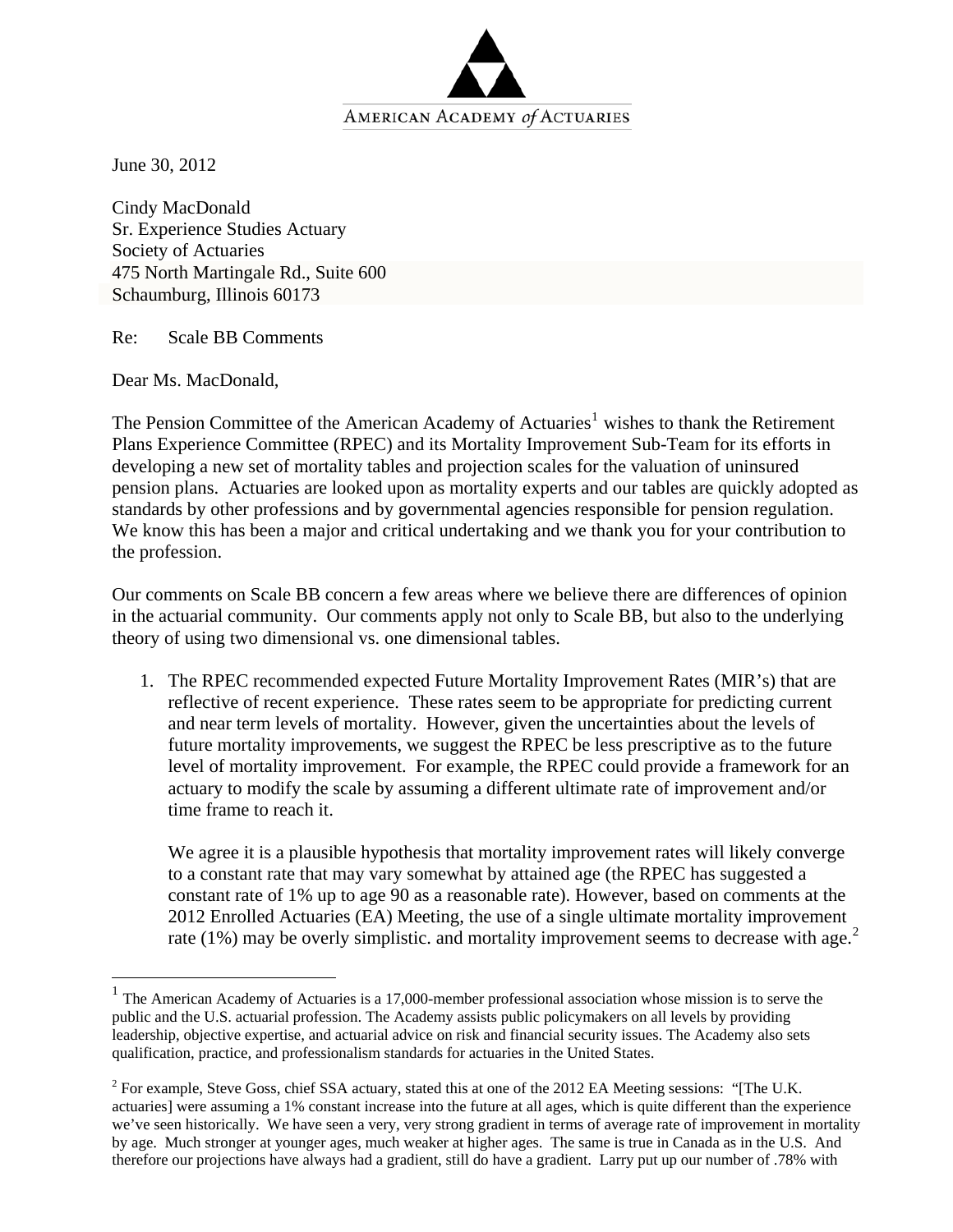There is considerable debate as to the level of these rates, the variation by age and the time at which the rates of improvement might slow or become minimal. For example, is it reasonable to assume decreasing future improvements in mortality rates from technology improvements, both as a function of time and age (the law of diminishing returns)? We therefore suggest the final report acknowledge the uncertainties surrounding estimates of future mortality rates and that reasonable people may conclude that an ultimate rate other than 1% is a reasonable assumption.

Given the considerable debate as to the level and the duration of future mortality improvements we are concerned that this constant not become a de facto standard by which the reasonableness of differing assumptions is judged (e.g., by auditors). We believe that certain statements within the Exposure Draft and the Questions and Answers document will lead auditors and others to treat Scale BB fully generational as a de facto standard. In addition, we are especially concerned that it could lead to pressure on actuaries to use the 1% improvement assumption for all future years unless "evidence" that it is inaccurate can be developed (and since the appropriateness of the 1% for all future years cannot be proved it cannot be disproved either). Accordingly, we suggest that the final report explicitly acknowledge that (a) the assumption that mortality will improve 1% per year for all future years is subject to debate, and relies on the assumption that new factors will emerge to replace factors not expected to recur and thereby continue to produce mortality improvement indefinitely; and (b) mortality may not continue to improve that rapidly due to the failure of such new effects to emerge and/or due to countervailing trends that increase mortality, or may improve more rapidly due to new technologies that are emerging.

2. Use of Scale BB. Due to the uncertainty surrounding long term future mortality improvement, we believe the statement in the Exposure Draft that the use of Scale BB as a replacement for Scale AA is "strongly encouraged" is too strong and does not adequately allow for the exercise of judgment by individual actuaries. The "Caveat and Disclaimer" in the Exposure Draft states "It may or may not reflect the experience of any individual company. The study is for informational purposes only and should not be construed as professional or financial advice. The SOA does not recommend or endorse any particular use of the information provided in this study." We believe the statements within the final report should follow this principle.

The mortality improvements measured in the study that produced Scale BB reflect a number of changes that are unlikely to recur and/or persist at the same levels in the future. These changes include: the introduction of Medicare and Medicaid; the widespread use of antibiotics beginning after World War II; declines in smoking, particularly among males; improvements in automotive and workplace safety, etc. It is not possible within the scope of the study (and may not be possible at all) to isolate these non-recurring effects, nor is it possible to predict with any degree of certainty whether new factors will emerge to replace them (e.g., genetic engineering and advances in treating cancer or heart disease). National health care programs may result in changes in medical treatment that could affect mortality improvements in both directions.

age/sex adjusted mortality improvement for what we have at Social Security for the U.S. general population mortality improvement. That's on average for all ages. It's not quite that strong at the highest ages, which I assume you might be most interested in for annuities that you might be pricing or valuing, and it's stronger than that at younger ages into the future. We've really collapsed the spread quite a bit relative to what's happened historically but not exactly down to the same rate of improvement at all ages. So I would just put a note of caution on that."

1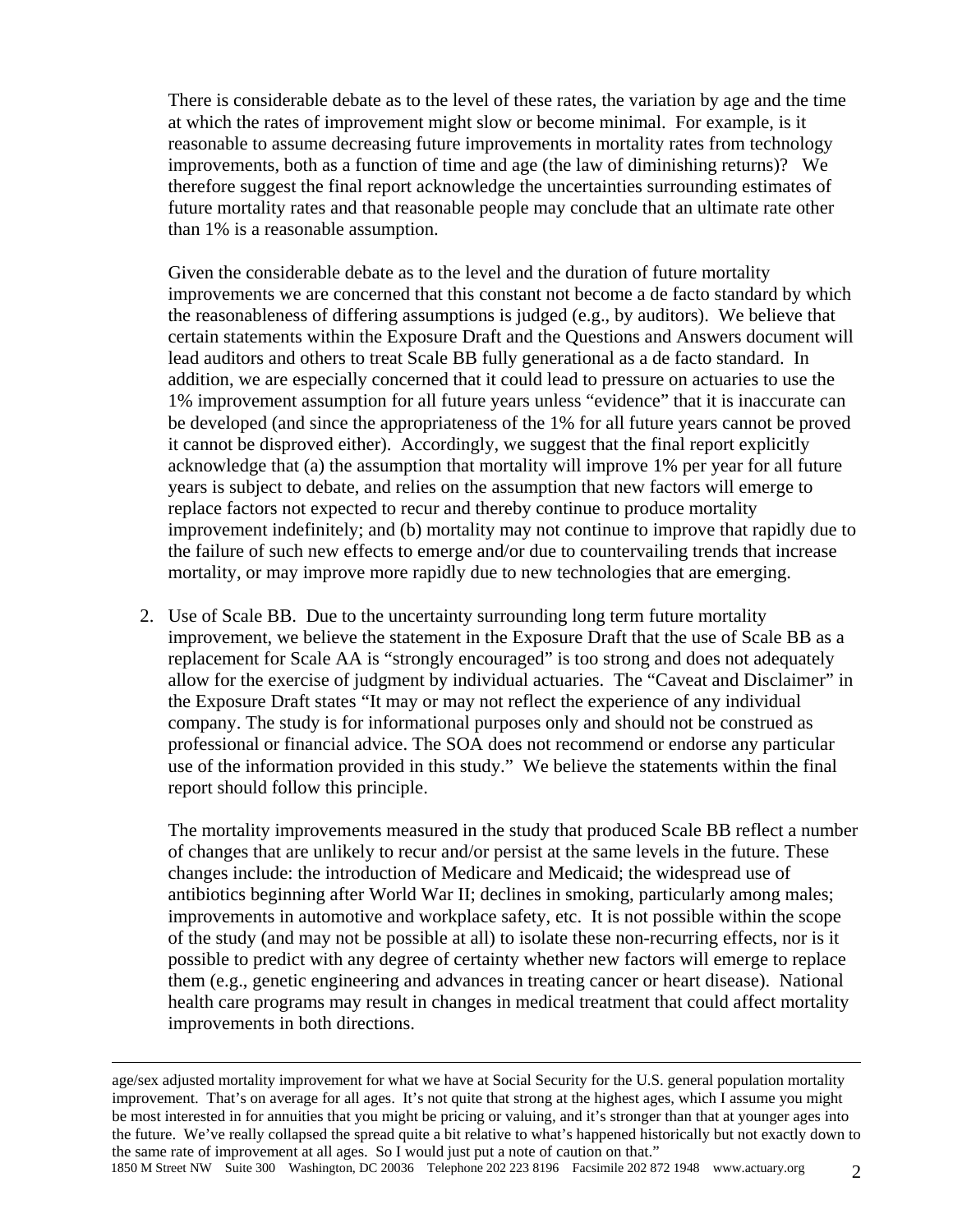To ensure actuaries are encouraged and allowed to use their professional judgment in choosing mortality tables and MIR's, statements in the final report concerning the use of Scale BB fully generational as a de facto standard should be softened.

- 3. Static Tables
	- a. An actuary is obligated to consider future improvements in mortality under ASOP 35. Paragraph 3.1 of ASOP 35 states:

"3.1 Overview—The actuary should use professional judgment to estimate possible future outcomes based on past experience and future expectations, and select assumptions based upon application of that professional judgment."

- b. The final mortality table and improvement scale chosen by the actuary reflect many factors and must reflect the professional judgment of the actuary.
- c. The Exposure Draft recommends the use of generational tables over static tables. While there are many actuaries who believe a generational table provides a better estimate of future mortality experience than a static table, we understand many actuaries use static tables as an acceptable application of actuarial principles.

Statements in the Exposure Draft are largely technical observations that static tables projected to the duration of the liabilities using Scale BB do not approximate the generational ones as well as they did for Scale AA. Solely because of this, generational mortality was "strongly recommended."

The comments, however, do not address a fundamental advantage of a static approach: the static approach affords the user the ability to decide how long to assume the 1% (or other reasonable future improvement assumption) persists; fully generational tables assume continuing improvement for all future years.

Thus, a very significant recommendation to adopt a specific but uncertain assumption—unending future improvement at a 1% rate—is made without a direct justification.

d. Actuarial Equivalent Assumptions: US-based pension plans use unisex tables to determine the actuarial equivalent optional forms. We are not aware of any plans that use generational tables for this purpose, but it is likely that some do. Some public plans use static unisex tables, based on the funding assumptions, for determining the actuarial equivalent optional forms. In addition, the Internal Revenue Code (IRC) requires a qualified plan (including public plans) to include the basis of the actuarial equivalent for optional forms of payment in the legal plan document. Plan sponsors do not often change actuarial equivalent factors and are unlikely to adopt generational tables for these purposes. In addition, certain large plans have their own pension administrative systems and those systems, in most cases, cannot easily be modified to use generational tables. Therefore, the Pension Committee encourages the RPEC to at least acknowledge that static tables will likely continue to be used for the purpose of developing actuarial equivalent factors for calculating or administering benefits inside pension plans, including adjustments for